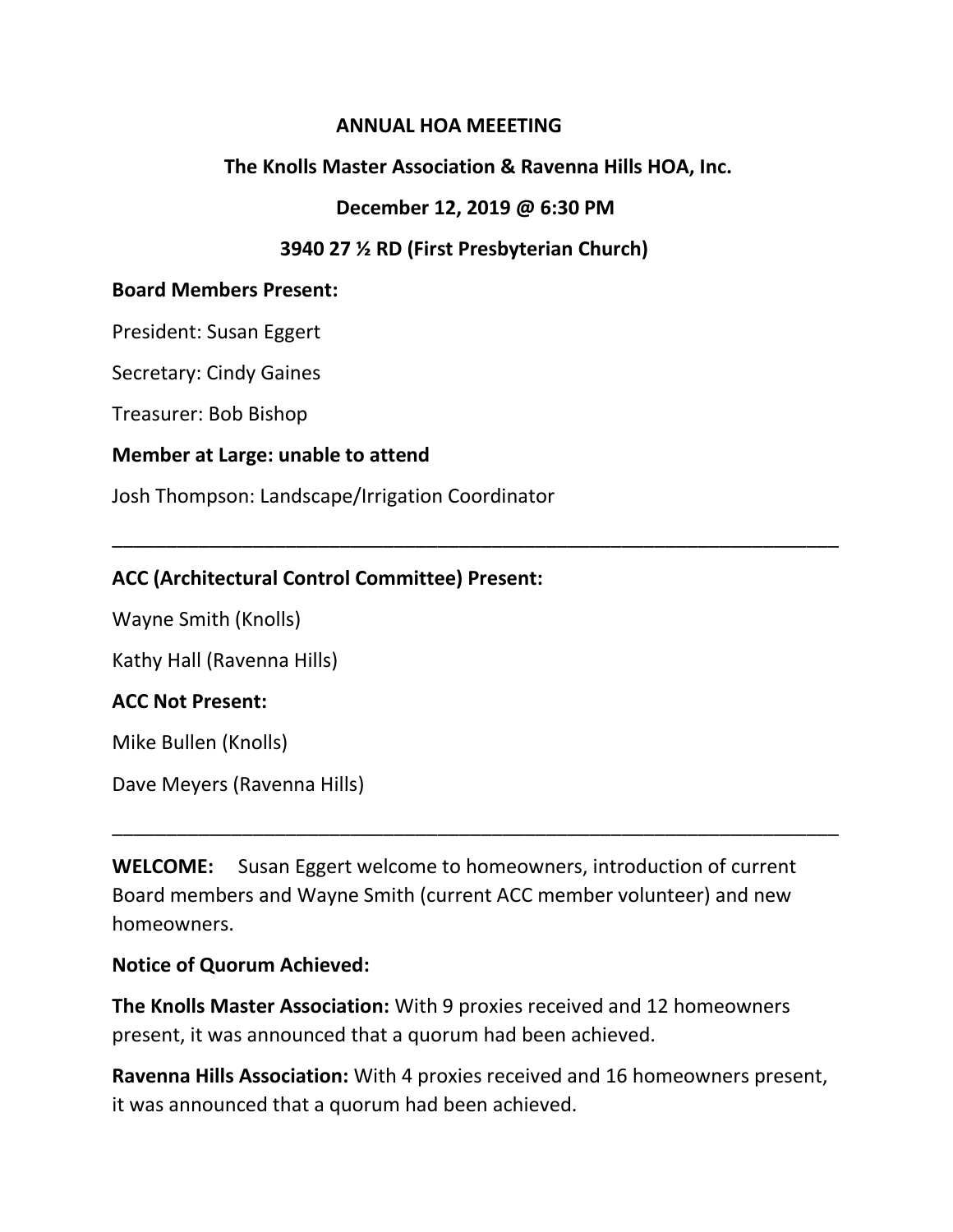**Approval of 2018 Annual Hoa Meeting Minutes:** No changes proposed for the November 29, 2018 Annual Meeting Minutes.

There was a motion to approve and seconded. The Minutes were approved.

## **HOA BOARD MEMBER RESIGNATION**:

Susan Eggert (president) is stepping down from the HOA Board as of January 8, 2020. Susan has been serving on the HOA Board for over 5 years. Thank You Susan for all your years of service, hard work, leadership and expertise!

Josh Thompson has resigned as a Member at Large: Josh has been in charge of Landscaping and Irrigation for the last 2 years. Thank You Josh for all your hard work and expertise!

Susan Eggert presented to the homeowners a request to join the HOA Board, or volunteer as a Member at Large. We are in urgent need to fill Board positions and Member at Large positions! Volunteering as a Member at Large is also critical to the function of HOA Board. Members at Large can help with a number of smaller projects to help with keeping our HOAs beautiful.

**Anyone interested and or wanting more information: Please attend the next HOA Meeting on January 8, 2020 at noon, 359 Colorado Avenue (Susan Eggert's office).** 

**This meeting will elect new board members for 2020, and Members at Large who want to volunteer to assist the Board.**

**There are many small jobs that will not take up a lot of your time.**

**Request for a homeowner to do the job of Liaison for Ravenna Hills and Bookcliff Gardens. Bob Bishop will train the homeowner and offer assistance as needed.**

**Homeowners may also call and talk to any of the Board Members for more information---970-241-2313.**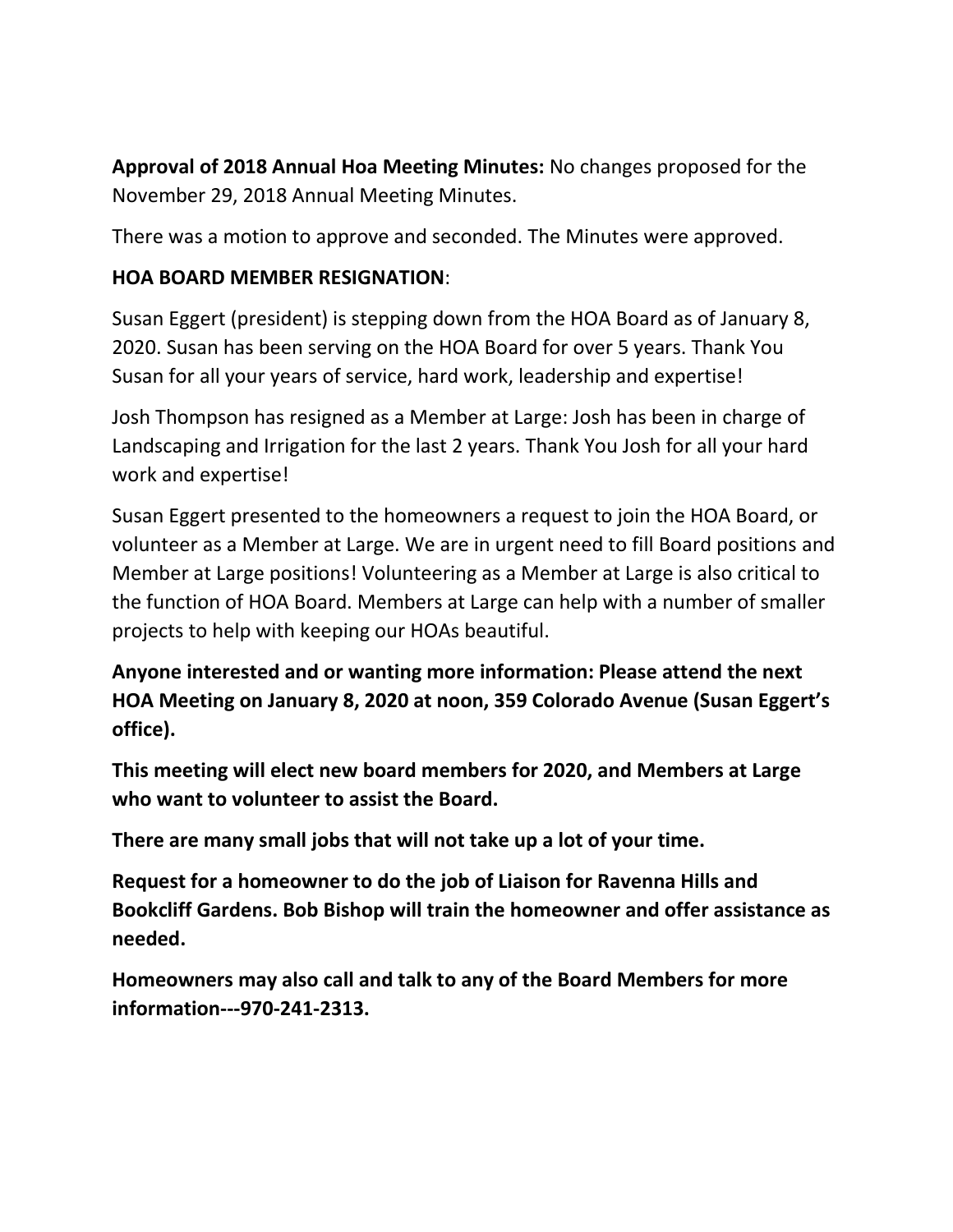## **HOA MANAGEMENT COMPANY:**

The HOA Board is the Management Company for The Knolls and Ravenna Hills. Homeowners were notified of this change in previous 2019 Meeting Minutes and in the fall letter that was mailed to all homeowners in October 2019.

## *Communication with the Board Members:*

Phone: 970-241-2313

Irrigation Emergency (after hours): Bookcliff Gardens 970-242-7769

Website: [www.knollsandravennahillshoa.com](http://www.knollsandravennahillshoa.com/)

Email: [knollsandravennahillshoa@gmail.com](mailto:knollsandravennahillshoa@gmail.com)

Mailing Address: PO Box 2084, Grand Junction, CO 81501

Ravenna Hills/Bookcliff Gardens Liaison:

Bob Bishop [\(bandcbishop@charter.net\)](mailto:bandcbishop@charter.net); 970-314-9297

AND/OR

Cindy Gaines: 241-2313 and 241-5280

Financial Accounting Questions: [Lesmcpherson62@gmail.com](mailto:Lesmcpherson62@gmail.com)

or 970-644-5330

# **Accomplishments in 2019**

## **Irrigation/Landscaping**

-When irrigation system is off, there will be signs posted at the entrances on Piazza Way and Cortland Avenue**: "IRRIGATION OFF FOR REPAIRS"**

- There are new irrigation pumps in the pump house, so that the process of replacing broken pumps will be quicker, and will decrease the length of time that the irrigation water will be shut off.

-Bookcliff Gardens will continue providing Irrigation and Landscaping support for 2020. This is the second year of their 2 year contract.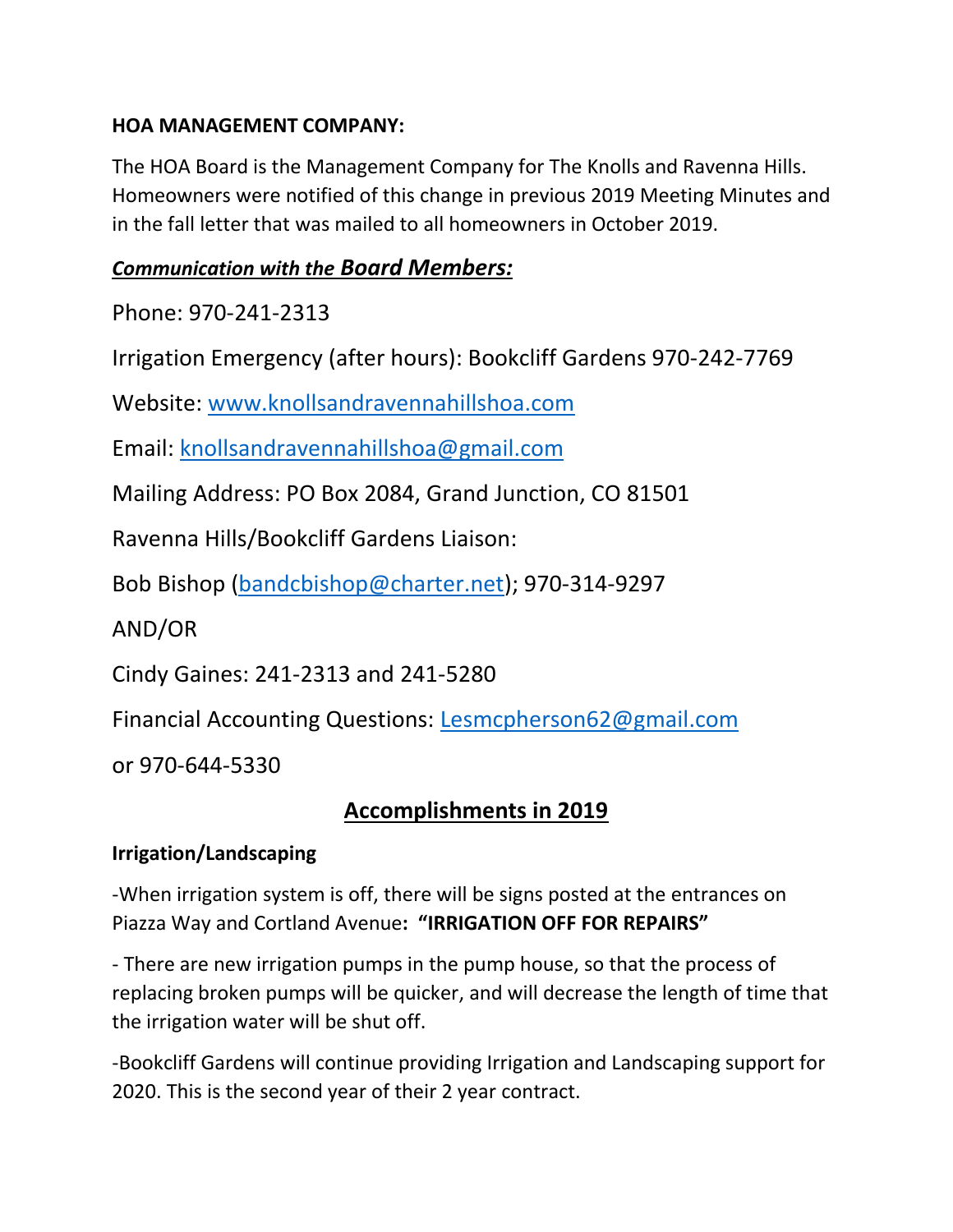-The fence at the entrance of Cortland has been painted the color "Monument" to match the required fence color. This was done by Vivax.

-Tree spraying in the common areas – Basal spray Borer Scales was competed early this year by T4 Trees.

-Fence repair was completed that faced Piazza Way

#### **Tree Maintenance**

-There were four large tree branches cut and one brush pile removed from the common area this year by Accurate Tree Service. All tree branch removals were deemed to be a safety issue that needed to be addressed.

-There is a dead Elm tree in the common area on Piazza Way that plan to have removed in 2020.

## **Treasurer's Report**

#### **Updated Financial Data**

-Presented updated financial statement results at November 30, 2019.

-Presented updated cash data results at November 30, 2019. (Included Reserves)

-Presented projected financial statement data at December 31, 2019.

-Presented estimated cash projections at December 31, 2019. (Included Reserves)

#### **Cement Edging**

-A review of the cement edging project, its origination, and the reason for voting by homeowners at the annual meeting was presented by Treasurer Bob Bishop.

-A motion was made by Kathy Hall and seconded by Margaret Coe, to vote on the Cement lawn edging (to replace the deteriorating metal edging) on Cortina Court. The cement edging was approved by the homeowners. This project will be done 2020. This is a home owner expense, NOT an HOA expense.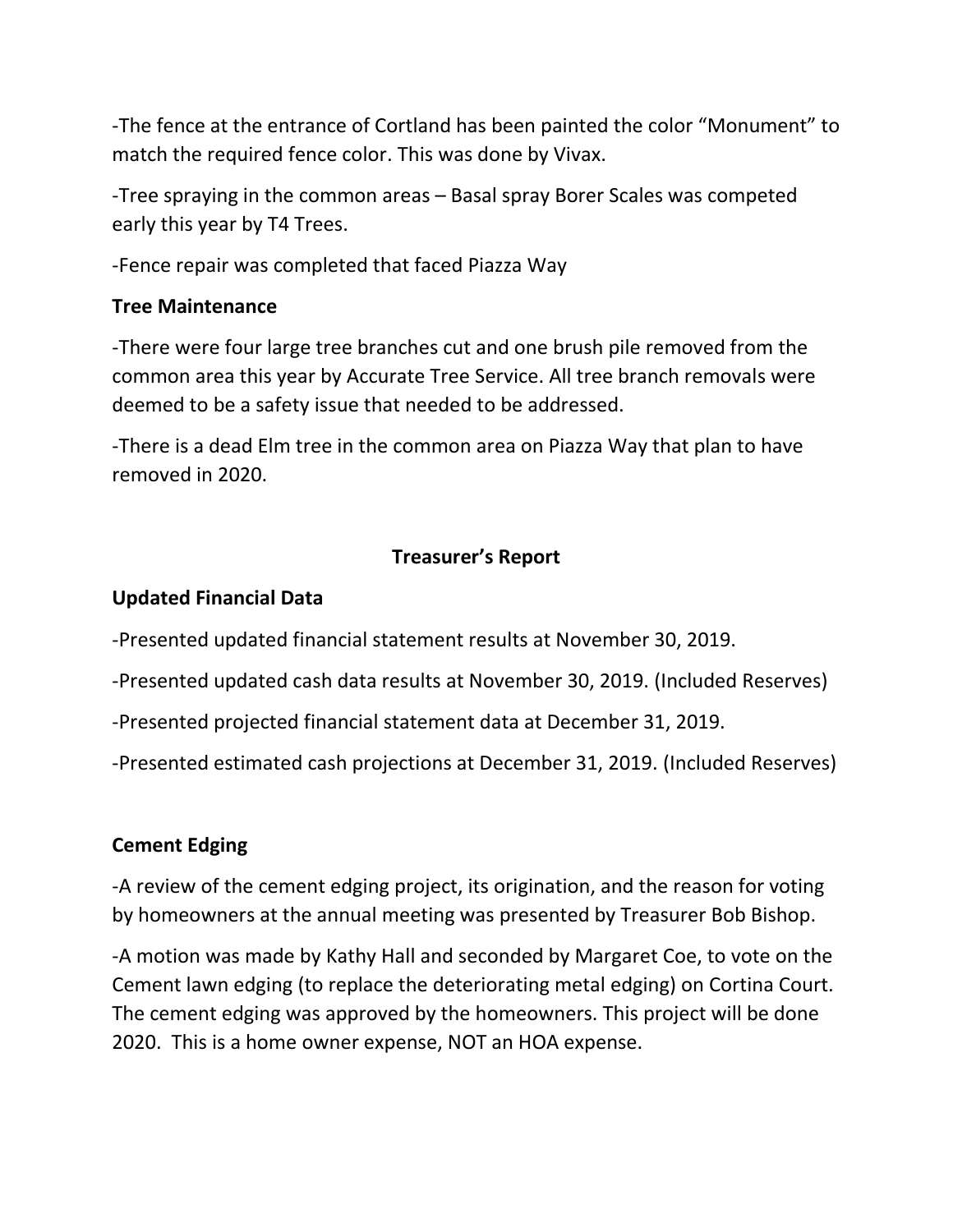## **On-the Horizon Topics**

Reserve contribution impact 2021-2039 was communicated to attendees derived from Reserve Study currently being used for inclusion in annual dues.

- 1. 7% Knolls
- 2. 3% Ravenna Hills
- 3. Knolls dues Decreasing Gap
- 4. Ravenna Hills absorbed in Annual Budget preparation

## **Unfunded Assets**

Aging controllers in the pump house, aging irrigation pipes, last replaced 2012 is not/nor was ever in Capital Reserves listing in Reserve Study prepared in 2014 that will eventually have to be replaced was communicated at annual meeting. This was notification of an awareness on this subject matter.

## **Ravenna Hills Street Fund**

- 1. Current level shortfall is estimated to be \$11,290 in 2023 @ 2015 cost projections in Reserve Study.
- 2. Estimated date of expected fully funded Street Fund is 2029.
- 3.

## **Capital Reserves Funding – Planning**

- 1. Capital Reserve worksheet by asset tied to 2014 Reserve Study established.
- 2. Method of contribution level amount established from options provided:
	- a. Full replacement cost
	- b. One-half (50%) of full replacement cost
	- **c. Reserve level dollars not to go below zero \* method selected 2014.**
- 3. Presentation to homeowners of what is not in Reserve Study, to be funded from other sources (additional financing and or special assessment) for perimeter fence replacement for Knolls and Ravenna Hills. Treasurer is reviewing options available to address this cost.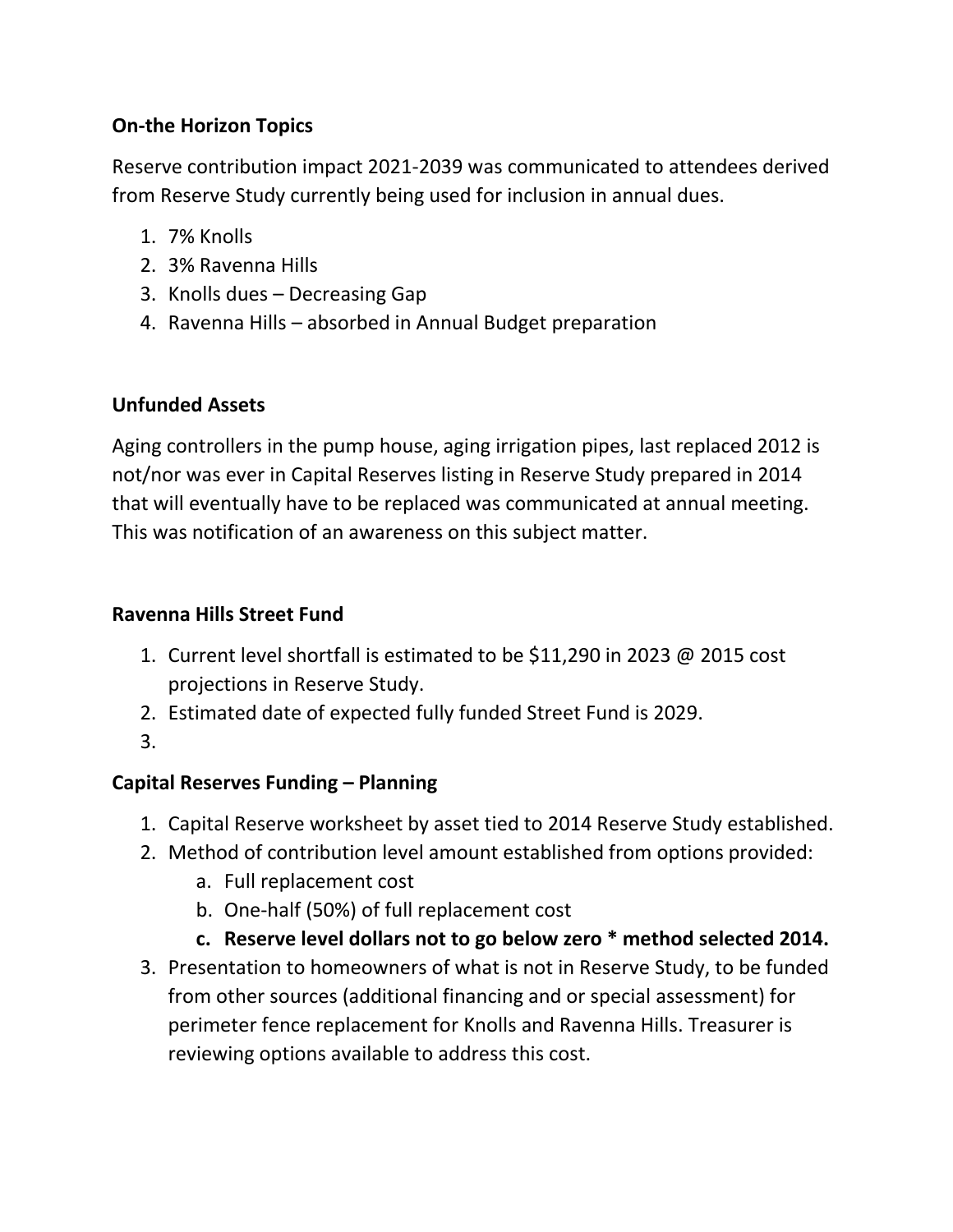Treasurer communicated to homeowners of internal project established to allocate additional funds to assets in Capital Reserves for cost reductions of unfunded assets. Preliminary amounts appears to be \$20,000 to Knolls and Ravenna Hills. A review of excess cash after 2019 year end will have to occur for amount determination and board approval.

Reserve Study will be forwarded for posting to website for homeowner access.

The desired goal is to reduce or eliminate the likelihood of any special assessments with extensive management of capital reserves for planning versus reacting purposes.

### **Cash Management**

Cash management spreadsheet established for identification of funds available to cover unexpected or unplanned expenses.

Available cash will be net of previous allocated funds approved such as costs for updating of Knolls and Ravenna Hills CCR's, Legal expenses and one month contingency until end of year.

#### **Projects on Tap for 2020**

Communicated to homeowners of the current % Ravenna Hills remits to Knolls currently at 28%.

- 1. A review of common area cost allocation in Ravenna Hills to Knolls.
- 2. Landscaping/Snow removal contracts for 2021 and 2022 needed.

End of treasurer report.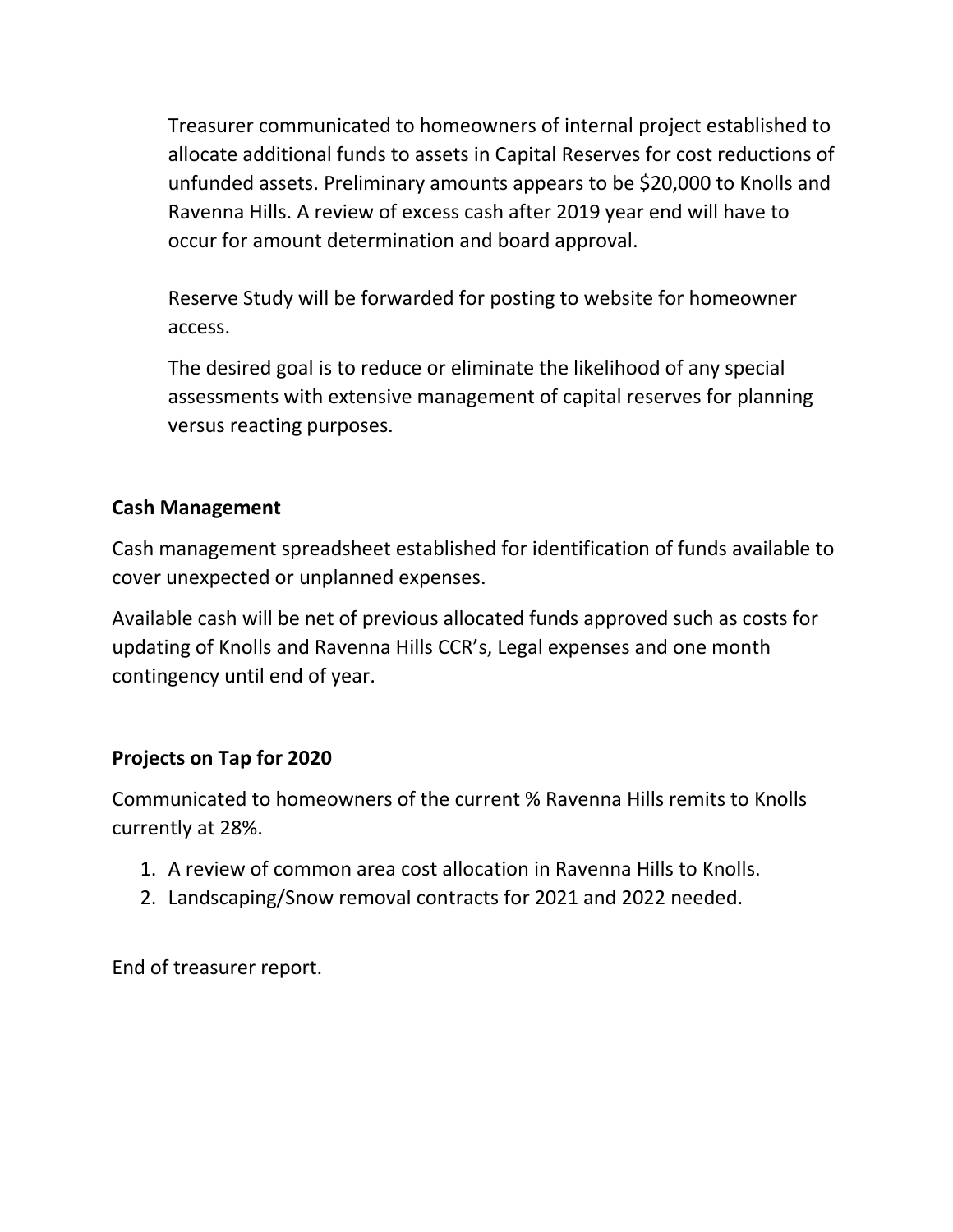## **2020 Budget for the Knolls and Ravenna Hills**

-The 2020 Budget for The Knolls and Ravenna Hills was previously sent to all homeowners with the fall letter, in the mail. This mailing also included the Assessment Sheet for Knolls and Ravenna Hills for Hoa dues in 2020.

| 2020 Dues: Knolls at \$600/yr. | Ravenna Hills: Various based on lot size |
|--------------------------------|------------------------------------------|
| Invoiced annually              | Invoiced monthly                         |

A summary of budget inclusions was presented for Knolls and Ravenna Hills.

-A motion to approve the 2020 budget for The Knolls was made by Ken Robar and seconded by Jeanne Reporter. Homeowners voted in favor to ratify the 2020 budget as presented for the Knolls Master Association.

-A motion to approve the 2020 budget for The Ravenna Hills was made by a Ravenna Hills homeowner and seconded. Homeowners voted in favor to ratify the 2020 budget as presented for Ravenna Hills Homeowners Association.

2020 Budgets will be submitted to be posted to our website.

## **Homeowner Concerns and Questions:**

-Bookcliff Gardens driving the lawn mowers too fast and is causing damage to lawn edging and sprinkler heads. Bob Bishop will discuss with Bookcliff Gardens.

-The Cat tail plants around ponds 1and 2 need to be removed as they will interfere with the Irrigation water. Bob Bishop will discuss options with Bookcliff Gardens.

-Homeowner asked why money was set aside for Raccoons in the budget. It was explained by Bob Bishop that there was a serious problems in 2019 with the Raccoons causing Roof damage to the roofs of homeowners on Cortina Court and Piazza Way. Some of the roofs needed extensive repair. Goal for 2020 is to set traps in the nature area (at a minimum), and the Raccoons will be relocated.